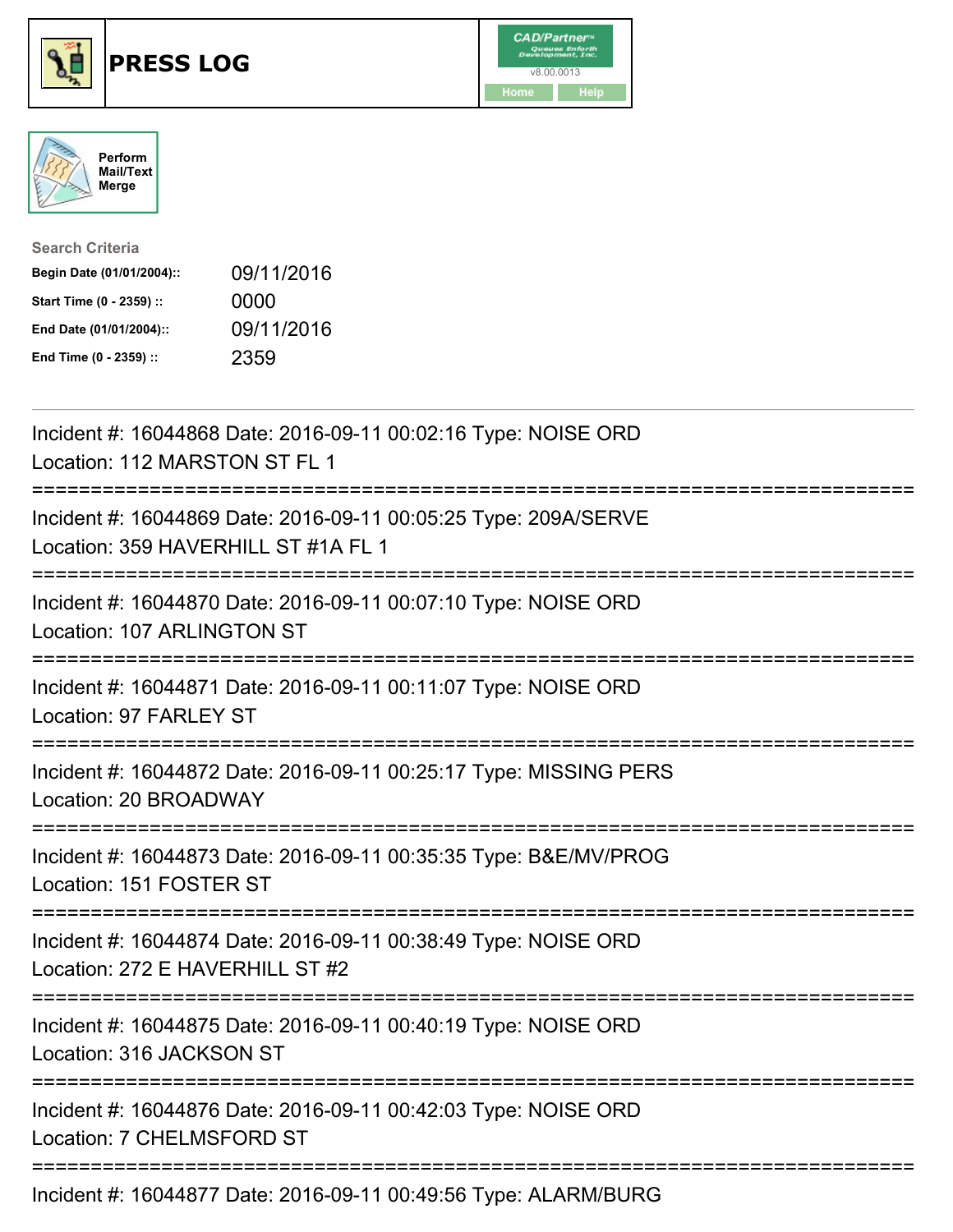Location: 38 CEDAR ST =========================================================================== Incident #: 16044878 Date: 2016-09-11 01:01:48 Type: WOMAN DOWN Location: 541 HAVERHILL ST #2A =========================================================================== Incident #: 16044879 Date: 2016-09-11 01:08:43 Type: M/V STOP Location: APPLETON ST & METHUEN ST =========================================================================== Incident #: 16044880 Date: 2016-09-11 01:08:56 Type: AUTO ACC/NO PI Location: HAVERHILL ST & JACKSON ST =========================================================================== Incident #: 16044881 Date: 2016-09-11 01:13:29 Type: TRESPASSING Location: 11 FOREST ST ======================== Incident #: 16044882 Date: 2016-09-11 01:13:45 Type: AUTO ACC/NO PI Location: AMESBURY ST & METHUEN ST =========================================================================== Incident #: 16044883 Date: 2016-09-11 01:20:35 Type: DISORDERLY Location: 19 CROSS ST =========================================================================== Incident #: 16044884 Date: 2016-09-11 01:29:23 Type: M/V STOP Location: MT VERNON PARK / null =========================================================================== Incident #: 16044886 Date: 2016-09-11 01:31:11 Type: DOMESTIC/PAST Location: 219 LAWRENCE ST =========================================================================== Incident #: 16044885 Date: 2016-09-11 01:32:07 Type: M/V STOP Location: 541 HAVERHILL ST =========================================================================== Incident #: 16044889 Date: 2016-09-11 01:33:04 Type: M/V STOP Location: 700 ESSEX ST =========================================================================== Incident #: 16044887 Date: 2016-09-11 01:33:06 Type: NOISE ORD Location: 83 BROOKFIFLD ST =========================================================================== Incident #: 16044888 Date: 2016-09-11 01:33:36 Type: ASSSIT OTHER PD Location: 49 BASSWOOD ST =========================================================================== Incident #: 16044890 Date: 2016-09-11 01:51:53 Type: NOISE ORD Location: 2 FLORENCE CT =========================================================================== Incident #: 16044891 Date: 2016-09-11 01:55:16 Type: UNWANTEDGUEST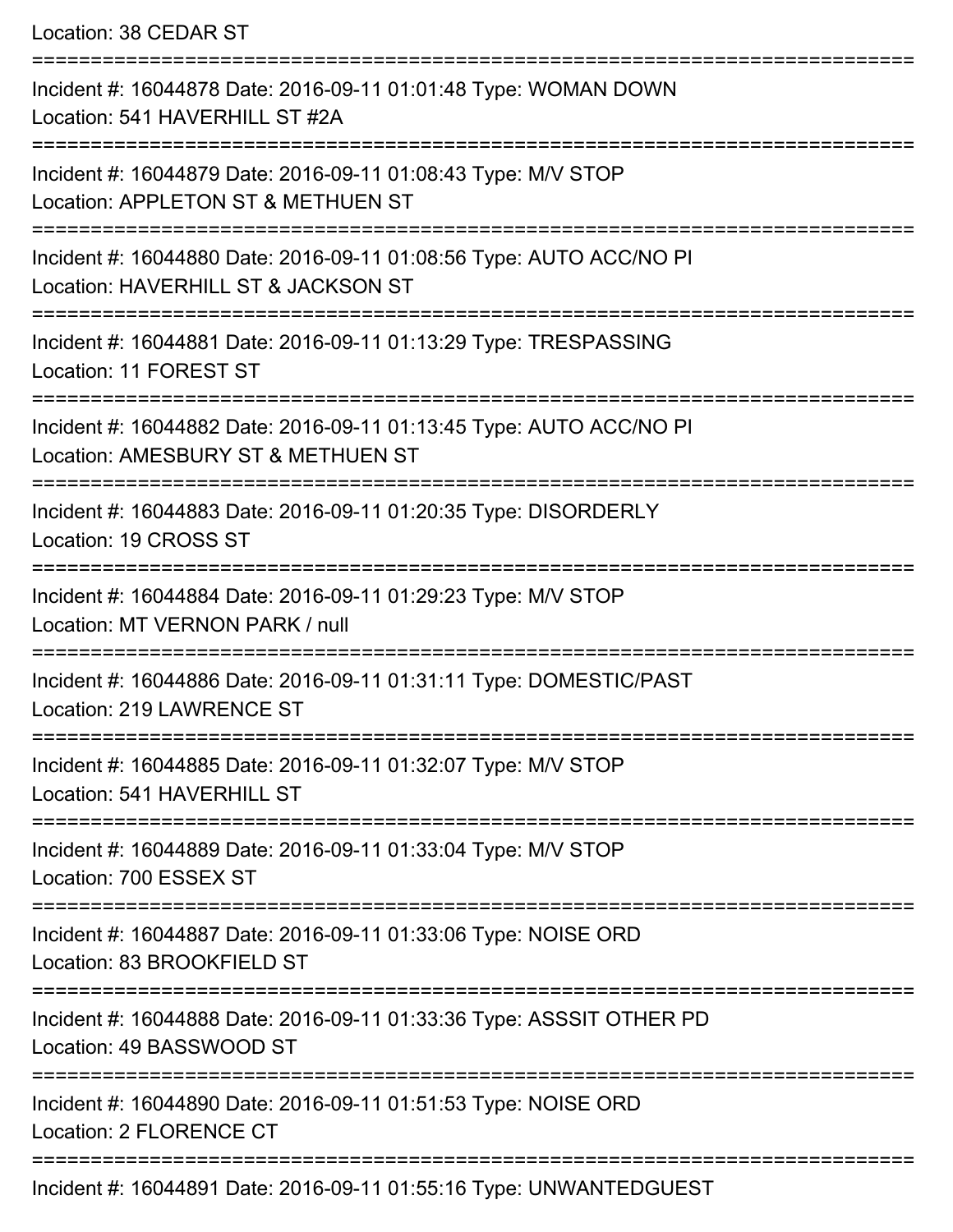| Incident #: 16044892 Date: 2016-09-11 01:57:33 Type: M/V STOP<br>Location: CAMBRIDGE ST & OSGOOD ST                                   |
|---------------------------------------------------------------------------------------------------------------------------------------|
| Incident #: 16044893 Date: 2016-09-11 01:58:51 Type: HIT & RUN M/V<br>Location: JACKSON ST                                            |
| Incident #: 16044894 Date: 2016-09-11 02:02:43 Type: ALARMS<br><b>Location: 41 LEXINGTON ST</b>                                       |
| Incident #: 16044895 Date: 2016-09-11 02:03:15 Type: NOISE ORD<br>Location: 22 WILMOT ST                                              |
| Incident #: 16044896 Date: 2016-09-11 02:03:47 Type: M/V STOP<br>Location: 541 HAVERHILL ST<br>====================================== |
| Incident #: 16044897 Date: 2016-09-11 02:07:28 Type: MAL DAMG PROG<br>Location: PARK ST & TENNEY ST                                   |
| Incident #: 16044898 Date: 2016-09-11 02:10:16 Type: NOISE ORD<br>Location: 272 E HAVERHILL ST #2                                     |
| Incident #: 16044899 Date: 2016-09-11 02:14:59 Type: NOISE ORD<br>Location: 35 BROOK ST                                               |
| Incident #: 16044900 Date: 2016-09-11 02:17:04 Type: MEDIC SUPPORT<br>Location: 117 SARATOGA ST                                       |
| Incident #: 16044901 Date: 2016-09-11 02:21:37 Type: NOISE ORD<br>Location: 22 WILMOT ST                                              |
| Incident #: 16044902 Date: 2016-09-11 02:24:17 Type: M/V STOP<br><b>Location: AMESBURY ST</b>                                         |
| Incident #: 16044903 Date: 2016-09-11 02:32:05 Type: NOISE ORD<br>Location: 35 BROOK ST                                               |
| Incident #: 16044904 Date: 2016-09-11 02:36:32 Type: M/V STOP<br><b>Location: MERRIMACK ST</b>                                        |
| Incident #: 16044905 Date: 2016-09-11 02:45:43 Type: M/V STOP                                                                         |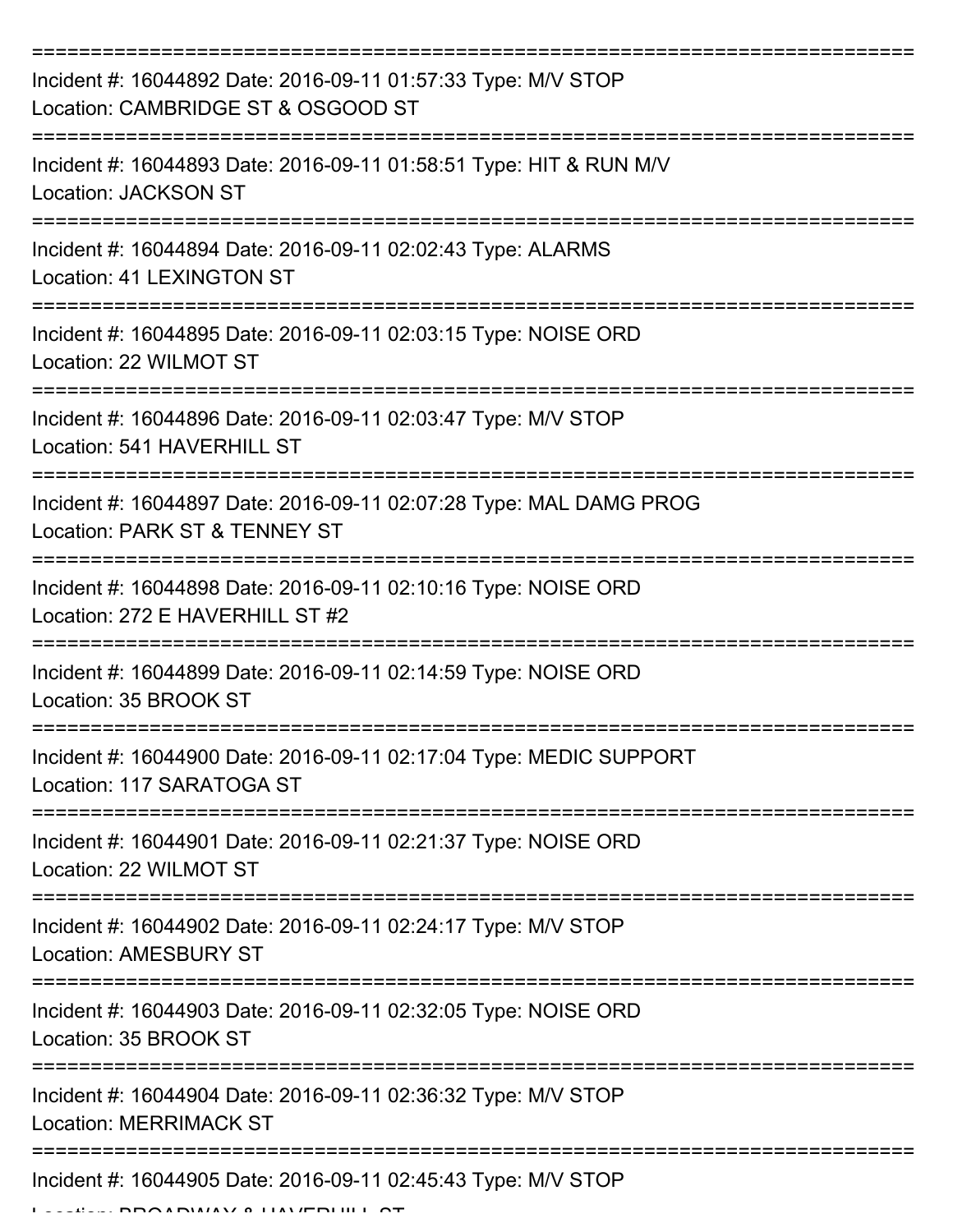| Incident #: 16044906 Date: 2016-09-11 03:06:55 Type: ALARMS<br>Location: NEW ENGLAND METHODIST CHURCH / 276 ESSEX ST                      |
|-------------------------------------------------------------------------------------------------------------------------------------------|
| Incident #: 16044907 Date: 2016-09-11 03:08:15 Type: NOISE ORD<br>Location: 7-11 / 703 HAVERHILL ST                                       |
| Incident #: 16044908 Date: 2016-09-11 03:32:43 Type: SUS PERS/MV<br>Location: 10 DIAMOND ST                                               |
| Incident #: 16044909 Date: 2016-09-11 03:35:01 Type: NOISE ORD<br>Location: 50 ISLAND ST                                                  |
| Incident #: 16044910 Date: 2016-09-11 03:36:11 Type: SUS PERS/MV<br>Location: 50 ISLAND ST                                                |
| Incident #: 16044911 Date: 2016-09-11 04:32:57 Type: DISORDERLY<br>Location: 101 HOWARD ST                                                |
| Incident #: 16044912 Date: 2016-09-11 04:47:30 Type: DISTURBANCE<br>Location: 36 MANCHESTER ST                                            |
| Incident #: 16044913 Date: 2016-09-11 04:48:42 Type: NOISE ORD<br>Location: MECHANIC ST & UNION ST                                        |
| Incident #: 16044914 Date: 2016-09-11 05:10:40 Type: NOISE ORD<br>Location: 43 PORTLAND ST<br>----------------                            |
| =============<br>Incident #: 16044915 Date: 2016-09-11 05:52:49 Type: MAN DOWN<br>Location: AVON ST & SAUNDERS ST                         |
| Incident #: 16044916 Date: 2016-09-11 05:54:37 Type: MEDIC SUPPORT<br>Location: 37 ESSEX ST                                               |
| :================================<br>Incident #: 16044917 Date: 2016-09-11 06:06:54 Type: M/V STOP<br>Location: HAVERHILL ST & NEWBURY ST |
| Incident #: 16044918 Date: 2016-09-11 06:21:15 Type: MAN DOWN<br>Location: 32 FITZ ST                                                     |
| Incident #: 16044919 Date: 2016-09-11 07:19:50 Type: ALARMS                                                                               |
| I ocation: EVANICELICAL CHIIDCH / 201 HAV/EDHII I CT                                                                                      |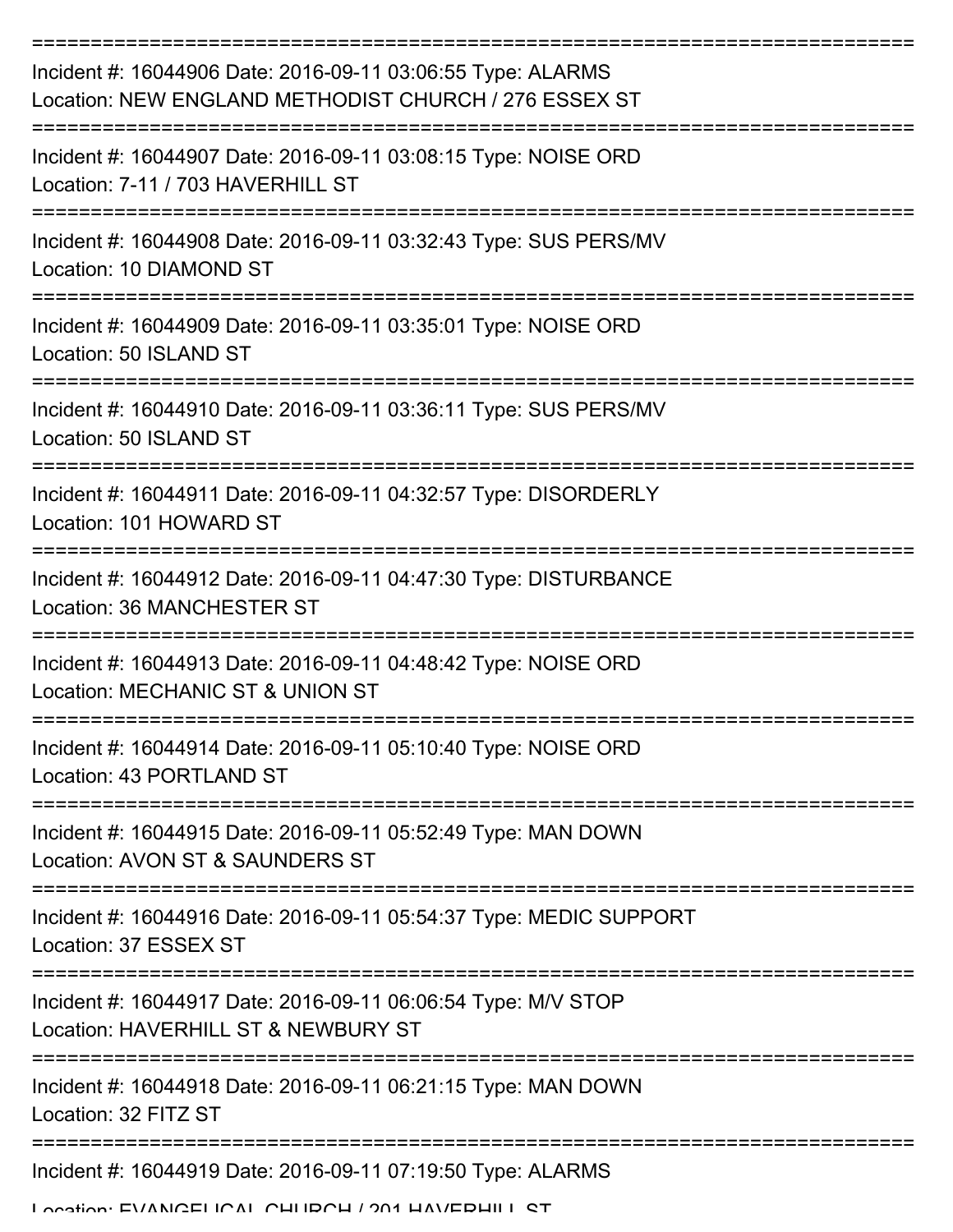| Incident #: 16044920 Date: 2016-09-11 07:22:14 Type: PARK & WALK<br>Location: BROADWAY & HAVERHILL ST                        |
|------------------------------------------------------------------------------------------------------------------------------|
| Incident #: 16044921 Date: 2016-09-11 08:01:33 Type: DISTURBANCE<br>Location: YMCA / 40 LAWRENCE ST                          |
| Incident #: 16044922 Date: 2016-09-11 08:10:47 Type: WOMAN DOWN<br>Location: WEST STREET AUTO / 136 WEST ST                  |
| =========================<br>Incident #: 16044923 Date: 2016-09-11 08:14:15 Type: A&B PAST<br>Location: 36 MANCHESTER ST     |
| ===============<br>Incident #: 16044924 Date: 2016-09-11 08:27:07 Type: A&B PAST<br>Location: BAVARIAN CLUB / 41 KNOX ST     |
| Incident #: 16044925 Date: 2016-09-11 08:51:11 Type: NEIGHBOR PROB<br>Location: 362 ESSEX ST                                 |
| --------------------<br>Incident #: 16044926 Date: 2016-09-11 08:58:29 Type: DISORDERLY<br>Location: MCDONALDS / 50 BROADWAY |
| Incident #: 16044927 Date: 2016-09-11 09:05:45 Type: PARK & WALK<br>Location: BROADWAY                                       |
| Incident #: 16044928 Date: 2016-09-11 09:33:54 Type: MAL DAMAGE<br>Location: 66 WATER ST #1                                  |
| Incident #: 16044929 Date: 2016-09-11 09:46:39 Type: AUTO ACC/NO PI<br>Location: PEMBERTON PARK & @ENTRANCE                  |
| Incident #: 16044930 Date: 2016-09-11 10:03:12 Type: M/V STOP<br>Location: 72 SALEM ST                                       |
| Incident #: 16044931 Date: 2016-09-11 10:03:50 Type: M/V STOP<br>Location: 159 PROSPECT ST                                   |
| Incident #: 16044932 Date: 2016-09-11 10:06:14 Type: B&E/MV/PAST<br>Location: LAWRENCE ST & METHUEN ST                       |
| Incident #: 16044933 Date: 2016-09-11 10:10:56 Type: M/V STOP<br>Location: CLINIION CT & CALEM CT                            |

Location: S UNION ST & SALEM ST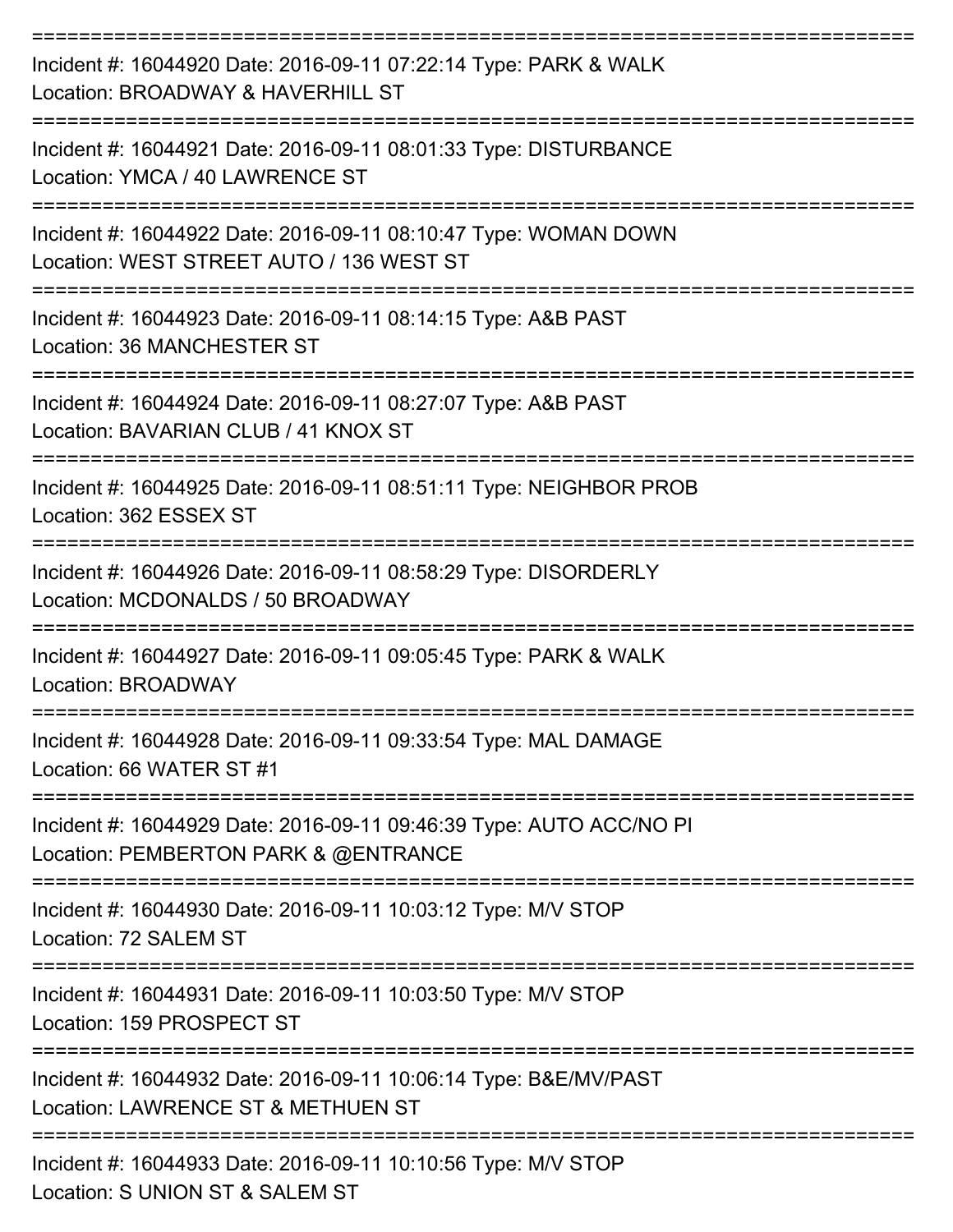| Incident #: 16044934 Date: 2016-09-11 10:15:48 Type: WIRE DOWN<br>Location: 16 BOYD ST                                   |
|--------------------------------------------------------------------------------------------------------------------------|
| Incident #: 16044935 Date: 2016-09-11 10:17:07 Type: GENERAL SERV<br><b>Location: CENTRAL BRIDGE</b>                     |
| Incident #: 16044937 Date: 2016-09-11 10:28:54 Type: LIC PLATE STO<br>Location: 120 BUTLER ST                            |
| Incident #: 16044936 Date: 2016-09-11 10:32:53 Type: INVESTIGATION<br>Location: 570 HAVERHILL ST<br>-------------------  |
| Incident #: 16044938 Date: 2016-09-11 10:38:39 Type: PARK & WALK<br><b>Location: BROADWAY</b>                            |
| Incident #: 16044939 Date: 2016-09-11 10:54:22 Type: M/V STOP<br>Location: 368 SOUTH BROADWAY                            |
| :==================<br>Incident #: 16044940 Date: 2016-09-11 11:00:57 Type: M/V STOP<br>Location: BRADFORD ST & BROADWAY |
| Incident #: 16044941 Date: 2016-09-11 11:11:11 Type: KEEP PEACE<br>Location: 570 B HAVERHILL ST                          |
| Incident #: 16044942 Date: 2016-09-11 11:12:26 Type: HIT & RUN M/V<br>Location: 44 MELVIN ST                             |
| Incident #: 16044943 Date: 2016-09-11 11:16:38 Type: SUS PERS/MV<br>Location: DAISY ST & HOLLY ST                        |
| Incident #: 16044944 Date: 2016-09-11 11:39:05 Type: MEDIC SUPPORT<br>Location: 65 UNION ST #APT 204                     |
| Incident #: 16044945 Date: 2016-09-11 11:43:35 Type: AUTO ACC/NO PI<br>Location: 141 AMESBURY ST                         |
| Incident #: 16044946 Date: 2016-09-11 11:44:32 Type: HIT & RUN M/V<br>Location: 22 WOODLAND ST                           |
| Incident #: 16044947 Date: 2016-09-11 12:48:58 Type: SUS PERS/MV<br>Location: LAWRENCE ST & PARK ST                      |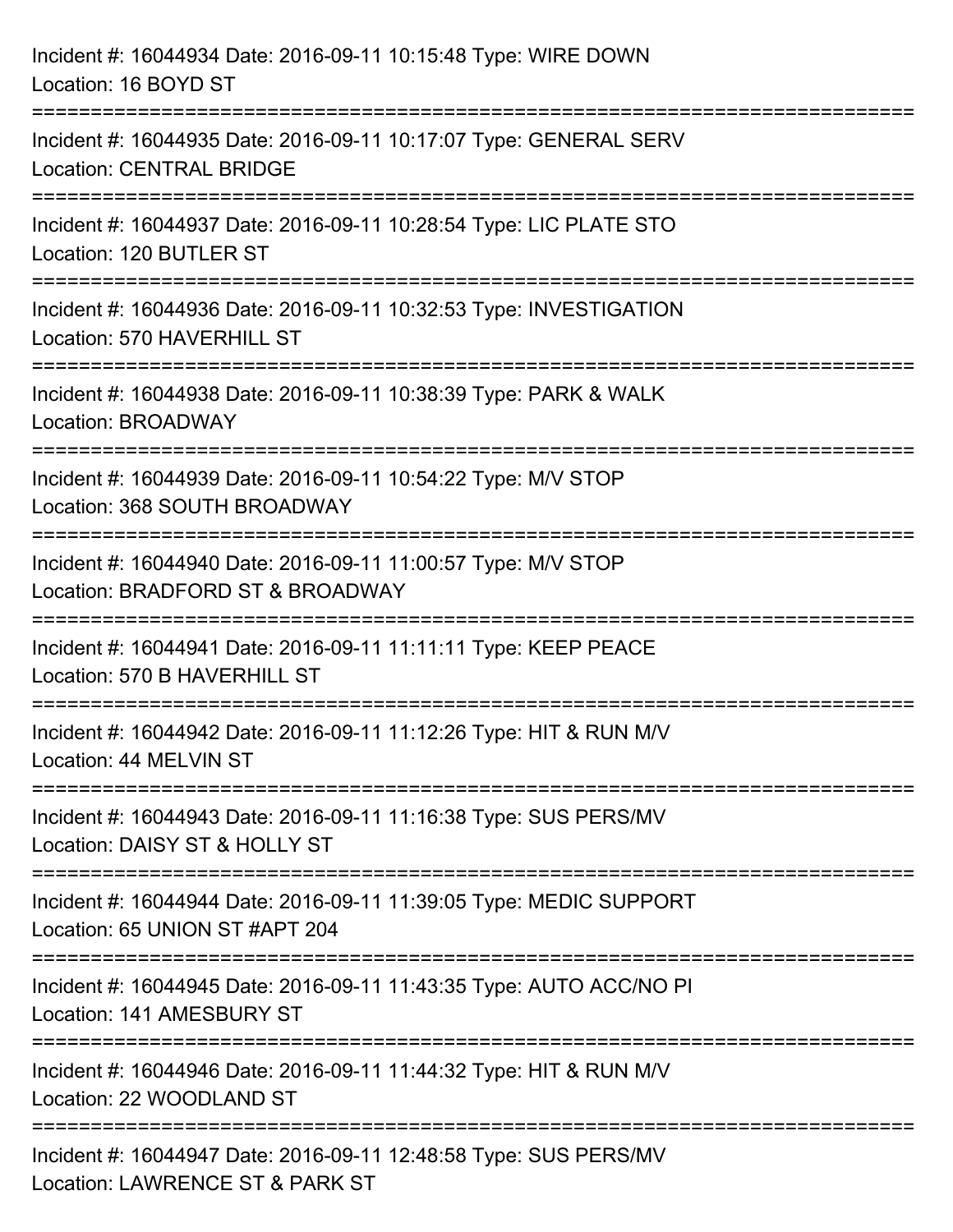| Incident #: 16044948 Date: 2016-09-11 12:51:51 Type: M/V STOP<br>Location: BERKELEY ST & FERN ST                                                |
|-------------------------------------------------------------------------------------------------------------------------------------------------|
| Incident #: 16044949 Date: 2016-09-11 13:18:25 Type: M/V STOP<br>Location: 330 MT VERNON ST                                                     |
| Incident #: 16044950 Date: 2016-09-11 13:24:52 Type: LARCENY/PAST<br>Location: MCDONALDS / 50 BROADWAY<br>===================================== |
| Incident #: 16044952 Date: 2016-09-11 13:45:35 Type: B&E/MV/PAST<br>Location: 134 EXCHANGE ST                                                   |
| Incident #: 16044951 Date: 2016-09-11 13:46:40 Type: AUTO ACC/NO PI<br>Location: 91 JACKSON ST<br>:====================================         |
| Incident #: 16044953 Date: 2016-09-11 13:54:45 Type: INVESTIGATION<br><b>Location: CENTRAL BRIDGE</b><br>:===================                   |
| Incident #: 16044954 Date: 2016-09-11 14:10:34 Type: MEDIC SUPPORT<br>Location: 38 HOLLY ST                                                     |
| Incident #: 16044955 Date: 2016-09-11 14:13:34 Type: ALARM/BURG<br>Location: COMCAST PAY CENTER / 142 SHEPPARD ST                               |
| Incident #: 16044956 Date: 2016-09-11 14:34:36 Type: M/V STOP<br>Location: ABBOTT ST & OSGOOD ST                                                |
| Incident #: 16044957 Date: 2016-09-11 14:39:28 Type: INVESTIGATION<br>Location: 15 FERRY ST                                                     |
| Incident #: 16044958 Date: 2016-09-11 14:46:39 Type: SUS PERS/MV<br>Location: 25 SUMMER ST                                                      |
| Incident #: 16044959 Date: 2016-09-11 15:02:48 Type: M/V STOP<br>Location: HAVERHILL ST & NEWBURY ST                                            |
| Incident #: 16044960 Date: 2016-09-11 15:17:50 Type: NOISE ORD<br>Location: 74 PARK ST                                                          |
| Incident #: 16044961 Date: 2016-09-11 15:18:10 Type: NOISE ORD<br>Location: 42 TOWER HILL ST                                                    |

===========================================================================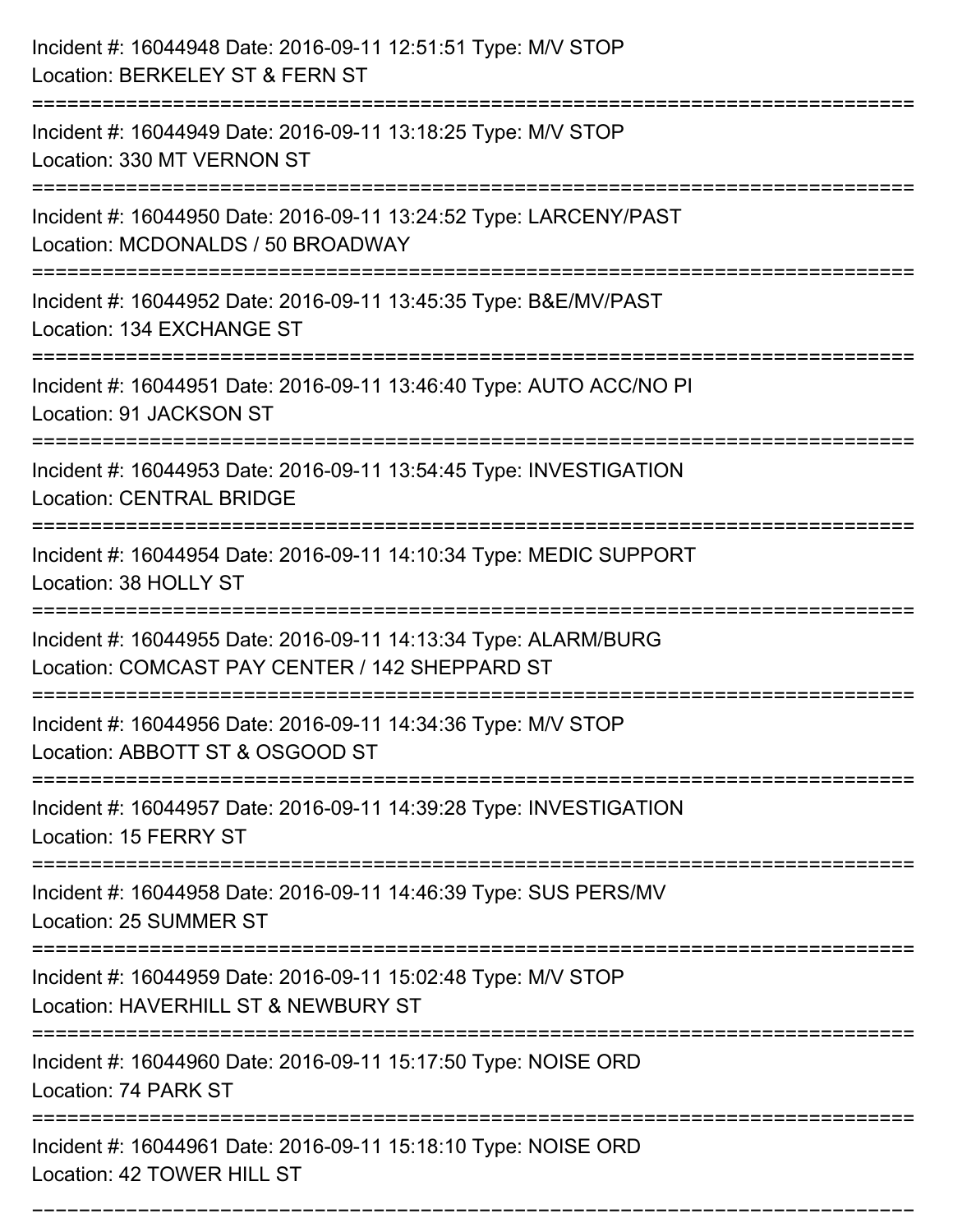| Incident #: 16044962 Date: 2016-09-11 15:28:24 Type: GENERAL SERV<br>Location: 55 PHILLIPS ST<br>==========================              |
|------------------------------------------------------------------------------------------------------------------------------------------|
| Incident #: 16044963 Date: 2016-09-11 15:46:35 Type: FIGHT<br>Location: 1 W LOWELL ST                                                    |
| Incident #: 16044964 Date: 2016-09-11 15:58:34 Type: SUS PERS/MV<br>Location: 106 E HAVERHILL ST<br>==================================== |
| Incident #: 16044965 Date: 2016-09-11 16:00:09 Type: DOMESTIC/PROG<br>Location: 5 FITZ ST FL 1STFL                                       |
| Incident #: 16044966 Date: 2016-09-11 16:18:29 Type: M/V STOP<br>Location: HAVERHILL ST & MAY ST                                         |
| Incident #: 16044967 Date: 2016-09-11 16:33:31 Type: AUTO ACC/NO PI<br>Location: 8 BOYD ST                                               |
| Incident #: 16044968 Date: 2016-09-11 16:35:12 Type: MAL DAMAGE<br>Location: 190 EXCHANGE ST                                             |
| Incident #: 16044969 Date: 2016-09-11 16:44:41 Type: TRESPASSING<br>Location: SWEET RAYS CAKES / 98 ESSEX ST                             |
| Incident #: 16044970 Date: 2016-09-11 16:47:39 Type: AUTO ACC/NO PI<br>Location: 700 ESSEX ST                                            |
| Incident #: 16044971 Date: 2016-09-11 16:48:43 Type: UNKNOWN PROB<br><b>Location: ALLSTON ST</b>                                         |
| Incident #: 16044972 Date: 2016-09-11 17:19:29 Type: ALARM/BURG<br>Location: 12 BORDER ST                                                |
| Incident #: 16044973 Date: 2016-09-11 17:25:36 Type: MAN DOWN<br>Location: AMESBURY ST & COMMON ST                                       |
| Incident #: 16044974 Date: 2016-09-11 17:32:48 Type: M/V STOP<br>Location: 256 ESSEX ST                                                  |
| Incident #: 16044975 Date: 2016-09-11 17:43:17 Type: M/V STOP<br>Location: AMESBURY ST & CANAL ST                                        |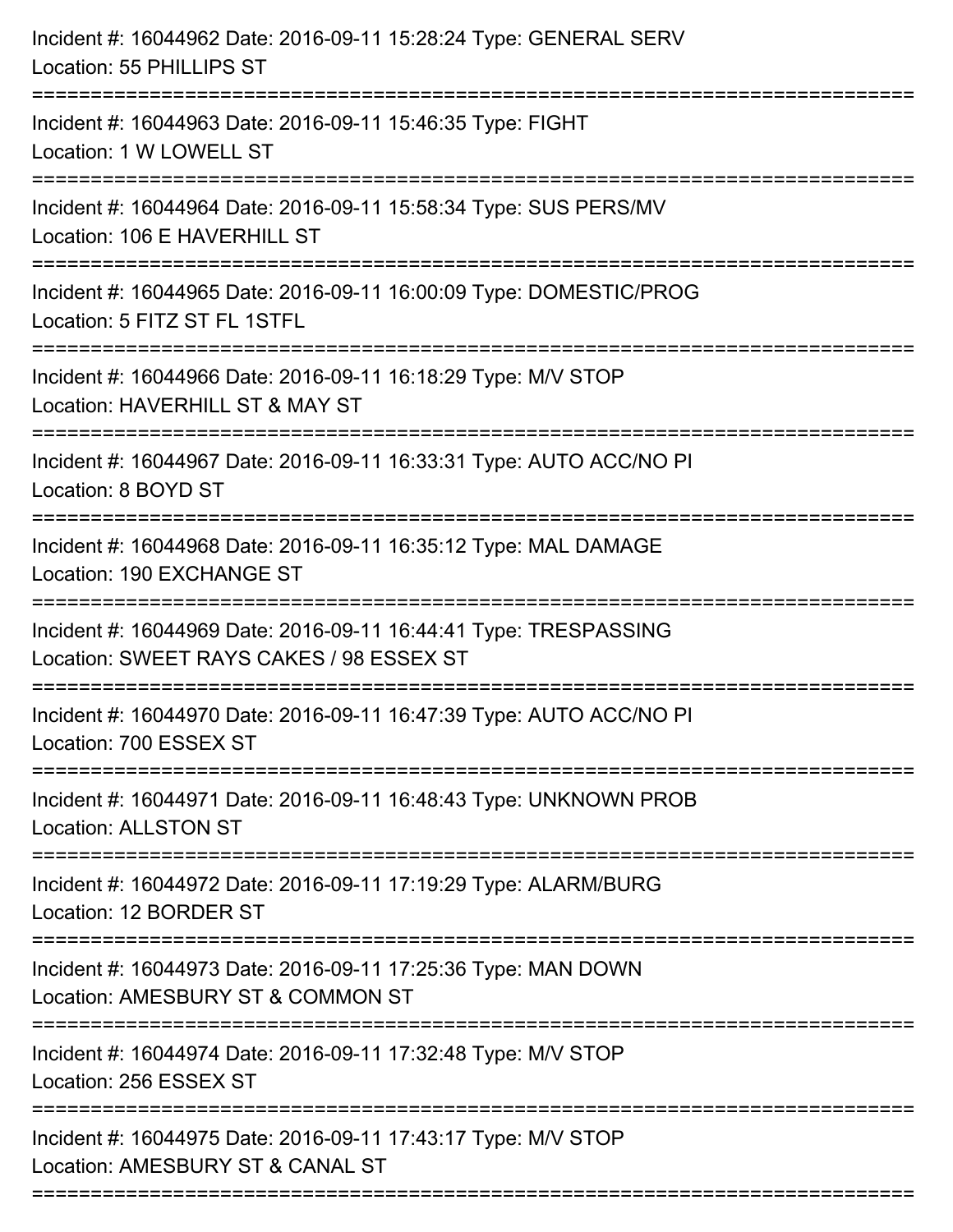Location: 59 TREMONT ST #201

| Incident #: 16044978 Date: 2016-09-11 17:45:45 Type: STOL/MV/PAS<br>Location: 70 FARNHAM ST            |
|--------------------------------------------------------------------------------------------------------|
| Incident #: 16044977 Date: 2016-09-11 17:45:55 Type: M/V STOP<br>Location: JACKSON ST & JACKSON CT     |
| Incident #: 16044979 Date: 2016-09-11 17:48:01 Type: M/V STOP<br>Location: GROTON ST & S BROADWAY      |
| Incident #: 16044981 Date: 2016-09-11 18:10:52 Type: MAL DAMAGE<br>Location: 3 WOODLAND ST             |
| Incident #: 16044980 Date: 2016-09-11 18:16:23 Type: FIRE/MV<br>Location: 127 EXCHANGE ST              |
| Incident #: 16044982 Date: 2016-09-11 18:21:12 Type: THREATS<br>Location: 45 ROLLINS ST                |
| Incident #: 16044983 Date: 2016-09-11 18:25:40 Type: DOMESTIC/PROG<br>Location: 204 PHILLIPS ST        |
| Incident #: 16044984 Date: 2016-09-11 18:28:21 Type: MEDIC SUPPORT<br>Location: 46 S BOWDOIN ST        |
| Incident #: 16044985 Date: 2016-09-11 18:31:21 Type: LOUD NOISE<br>Location: 464 HAMPSHIRE ST          |
| Incident #: 16044986 Date: 2016-09-11 18:31:38 Type: VIO CITY ORD<br>Location: EUTAW ST & FITZ ST      |
| Incident #: 16044987 Date: 2016-09-11 18:33:15 Type: DOMESTIC/PROG<br>Location: 74 HAWLEY ST #3        |
| Incident #: 16044988 Date: 2016-09-11 18:39:55 Type: ALARM/BURG<br>Location: 61A WARREN ST             |
| Incident #: 16044989 Date: 2016-09-11 18:42:42 Type: NOISE ORD<br>Location: ARLINGTON ST & LAWRENCE ST |
|                                                                                                        |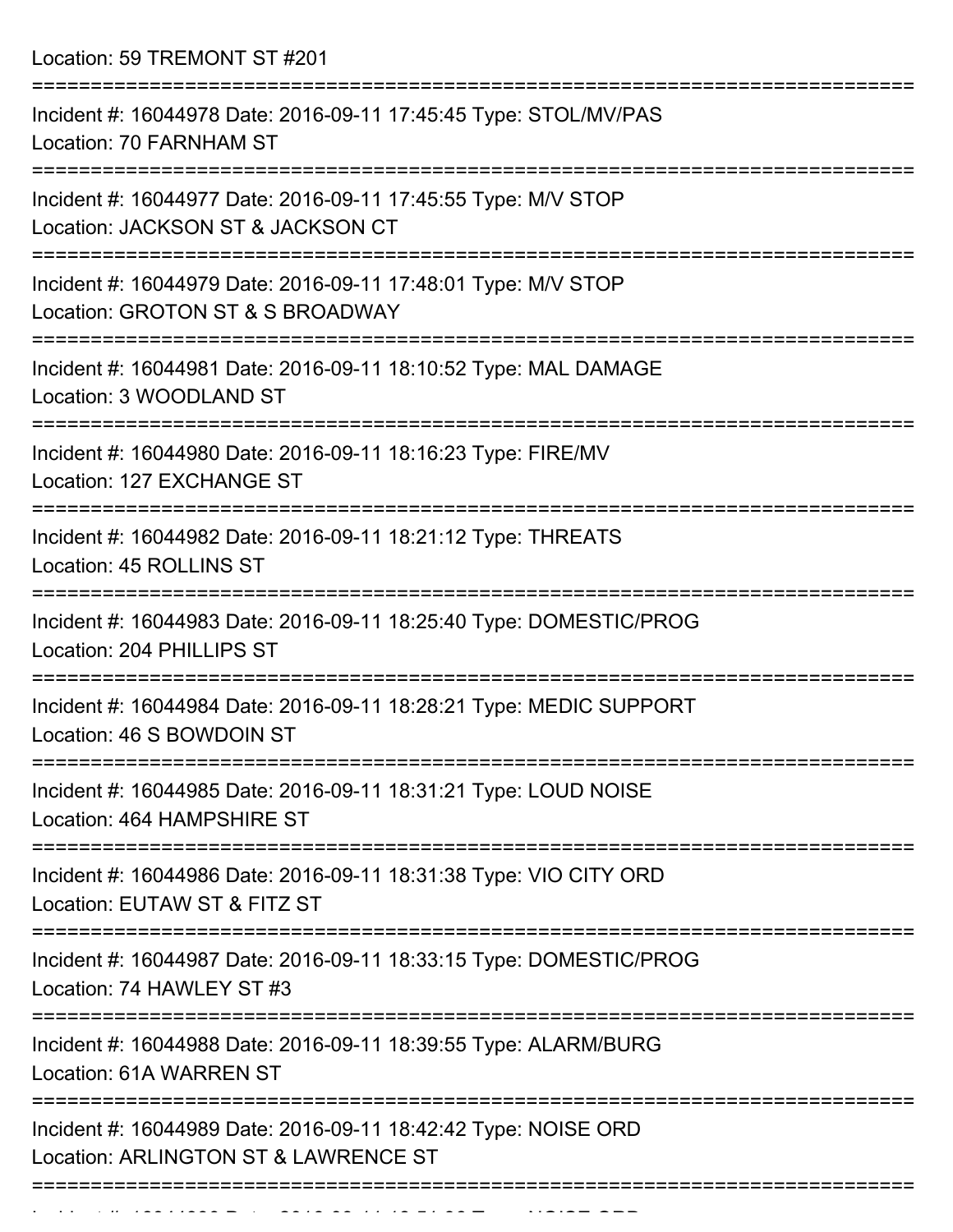Location: 33 ROBINSON CT =========================================================================== Incident #: 16044991 Date: 2016-09-11 18:51:49 Type: NOISE ORD Location: 83 ALLSTON ST =========================================================================== Incident #: 16044992 Date: 2016-09-11 19:01:15 Type: M/V STOP Location: 499 CANAL ST =========================================================================== Incident #: 16044993 Date: 2016-09-11 19:02:05 Type: M/V STOP Location: COMMON ST & LAWRENCE ST =========================================================================== Incident #: 16044994 Date: 2016-09-11 19:02:48 Type: NOISE ORD Location: PERRY AV & COLUMBUS =========================================================================== Incident #: 16044995 Date: 2016-09-11 19:07:23 Type: M/V STOP Location: S UNION ST & SALEM ST =========================================================================== Incident #: 16044996 Date: 2016-09-11 19:08:55 Type: NOISE ORD Location: 375 LAWRENCE ST =========================================================================== Incident #: 16044997 Date: 2016-09-11 19:11:03 Type: NOISE ORD Location: 64 NEWTON =========================================================================== Incident #: 16044998 Date: 2016-09-11 19:37:49 Type: M/V STOP Location: 31 FOSTER ST =========================================================================== Incident #: 16044999 Date: 2016-09-11 19:42:36 Type: NOISE ORD Location: 375 LAWRENCE ST =========================================================================== Incident #: 16045000 Date: 2016-09-11 19:43:12 Type: MEDIC SUPPORT Location: 2 F HAVERHILL ST =========================================================================== Incident #: 16045001 Date: 2016-09-11 19:48:56 Type: MEDIC SUPPORT Location: 92 EXETER ST #1 FL 1 =========================================================================== Incident #: 16045002 Date: 2016-09-11 19:52:36 Type: ALARM/BURG Location: SAUNDERS CROSSING / 11 DIAMOND ST =========================================================================== Incident #: 16045003 Date: 2016-09-11 19:53:18 Type: AUTO ACC/NO PI Location: COMMON ST & LAWRENCE ST

============================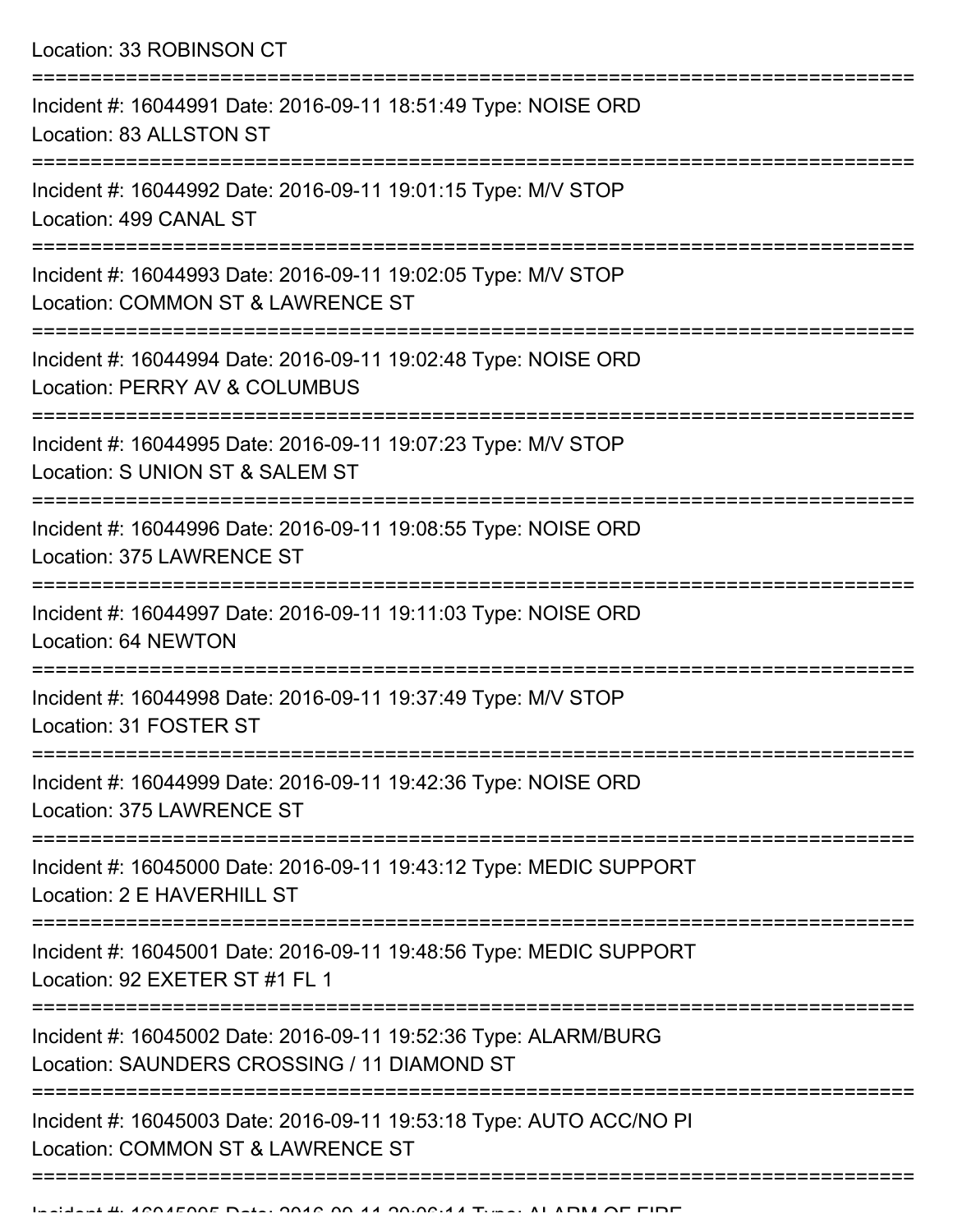Location: 110 F HAVERHILL ST FL 3 =========================================================================== Incident #: 16045004 Date: 2016-09-11 20:06:38 Type: M/V STOP Location: HAFFNERS GAS STATION / 262 LAWRENCE ST =========================================================================== Incident #: 16045006 Date: 2016-09-11 20:10:20 Type: ALARM/BURG Location: LAWLOR SCHOOL / 4 LEXINGTON ST =========================================================================== Incident #: 16045007 Date: 2016-09-11 20:13:51 Type: MEDIC SUPPORT Location: 48 SHATTUCK ST =========================================================================== Incident #: 16045008 Date: 2016-09-11 20:24:09 Type: GENERAL SERV Location: 669 ESSEX ST :====================== Incident #: 16045009 Date: 2016-09-11 20:54:21 Type: NOISE ORD Location: 76 PHILLIPS ST FL 3 =========================================================================== Incident #: 16045010 Date: 2016-09-11 21:03:07 Type: UNWANTEDGUEST Location: 230 WATER ST #1 FL 1 =========================================================================== Incident #: 16045011 Date: 2016-09-11 21:11:58 Type: ALARM/BURG Location: ALTERNATIVE SCHOOL / 41 LEXINGTON ST =========================================================================== Incident #: 16045012 Date: 2016-09-11 21:14:34 Type: M/V STOP Location: BOXFORD ST & WINTHROP AV =========================================================================== Incident #: 16045013 Date: 2016-09-11 21:16:15 Type: M/V STOP Location: JACKSON & METHUEN =========================================================================== Incident #: 16045014 Date: 2016-09-11 21:19:31 Type: M/V STOP Location: N PARISH RD =========================================================================== Incident #: 16045015 Date: 2016-09-11 21:32:30 Type: DISTURBANCE Location: MARBLE AV & TEXAS AV =========================================================================== Incident #: 16045016 Date: 2016-09-11 21:39:05 Type: NOISE ORD Location: 91 GREENWOOD ST =========================================================================== Incident #: 16045017 Date: 2016-09-11 22:06:32 Type: SUS PERS/MV Location: CAMBRIDGE ST & OSGOOD ST

Incident #: 16045018 Date: 2016-09-11 22:09:30 Type: NOISE ORD

===========================================================================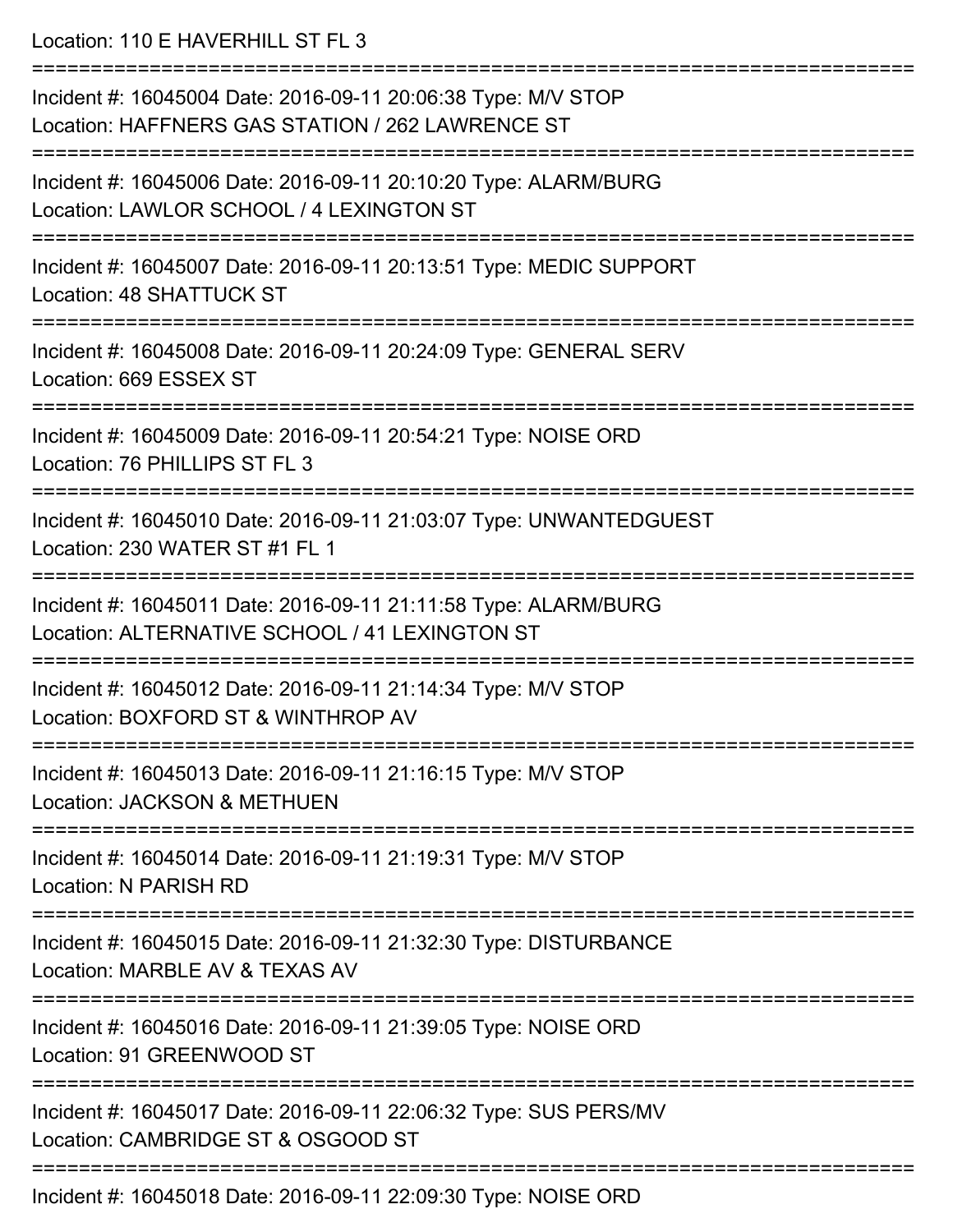| Incident #: 16045019 Date: 2016-09-11 22:16:08 Type: ALARM/BURG<br>Location: 236 LAWRENCE ST FL 2                                             |
|-----------------------------------------------------------------------------------------------------------------------------------------------|
| Incident #: 16045020 Date: 2016-09-11 22:16:40 Type: NOISE ORD<br>Location: MECHANIC ST & UNION ST                                            |
| Incident #: 16045021 Date: 2016-09-11 22:20:13 Type: DOMESTIC/PROG<br>Location: 76 WOODLAND ST                                                |
| Incident #: 16045022 Date: 2016-09-11 22:35:33 Type: NOISE ORD<br>Location: ARLINGTON ST & EXCHANGE ST                                        |
| Incident #: 16045023 Date: 2016-09-11 22:35:47 Type: AUTO ACC/PI<br>Location: HAVERHILL ST & UNION ST<br>:=================================== |
| Incident #: 16045024 Date: 2016-09-11 23:03:21 Type: M/V STOP<br>Location: WINTHROP AV                                                        |
| Incident #: 16045025 Date: 2016-09-11 23:08:04 Type: MAL DAMAGE<br>Location: 18 BELLEVUE ST                                                   |
| Incident #: 16045026 Date: 2016-09-11 23:10:23 Type: TRESPASSING<br>Location: AMESBURY ST & COMMON ST                                         |
| Incident #: 16045027 Date: 2016-09-11 23:12:58 Type: MEDIC SUPPORT<br>Location: SEVEN ELEVEN / 370 BROADWAY                                   |
| Incident #: 16045028 Date: 2016-09-11 23:13:49 Type: LOUD NOISE<br>Location: HAVERHILL ST & JACKSON ST                                        |
| Incident #: 16045030 Date: 2016-09-11 23:18:28 Type: NOISE ORD<br><b>Location: WASHINGTON ST</b>                                              |
| Incident #: 16045029 Date: 2016-09-11 23:18:41 Type: SUS PERS/MV<br>Location: ALLSTON ST & HOWARD ST                                          |
| Incident #: 16045031 Date: 2016-09-11 23:31:52 Type: NOISE ORD<br>Location: 217 JACKSON ST #BACK FL 3                                         |
| Incident #: 16045032 Date: 2016-09-11 23:48:25 Type: M/V STOP                                                                                 |